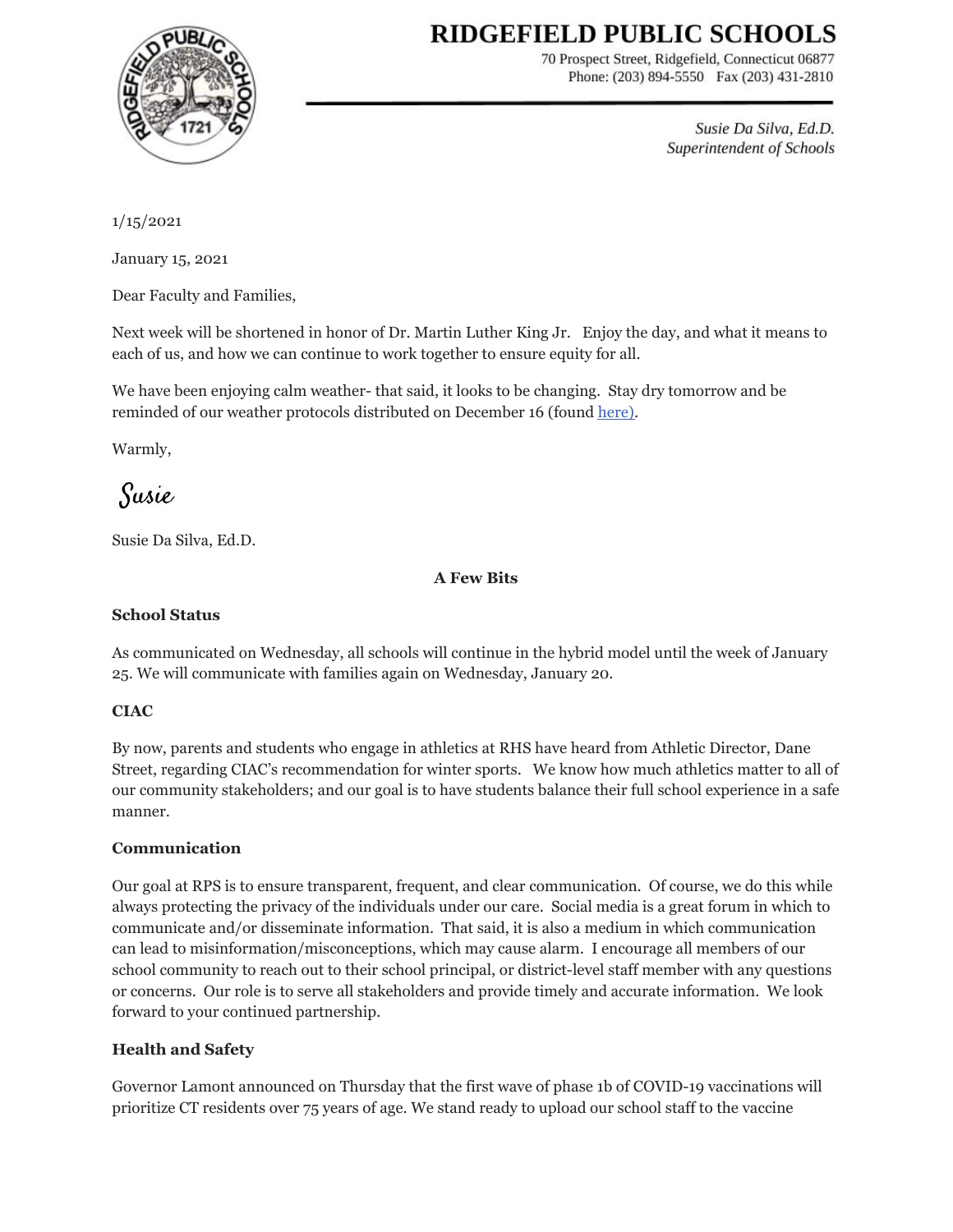administration management system (VAMS) the moment we are given the green light to do so. Once uploaded to the VAMS system, RPS staff will receive an email to register and make an appointment to receive the vaccine. Governor Lamont has asked for patience, as phase 1b has over a million CT residents in it.

In collaboration with the CT Department of Public Health, we have concluded an outbreak investigation into the December cluster of cases at Farmingville Elementary School. The DPH determined that due to the high community prevalence of COVID-19, there were five index cases that came into the FES building from outside, and subsequently a number of cases stemmed from these five cases due to transmission in the building. The DPH has recommended that we continue to focus on reducing distance between individuals in classrooms.

# **Food Service**

Food Service details can now be found under the Parent sections on the Districts website. Please check here periodically for exciting new updates.

Due to elementary schools operating on the hybrid model we will not be able to offer weekend meals at SES/BMES schools next week, but will start the program again as soon as students are back in full attendance.

With the Martin Luther King Jr. holiday on Monday January 18, and school buildings being closed for the holiday, evening meal pickups at East Ridge Middle School will be Tuesday, Wednesday and Friday 3:00 p.m. to 4:00 p.m. for next week.

The Federal Government continues to cover a free meal for all students through the end of the fiscal year or June 30. Because the Food Service program in Ridgefield is a self-operating program, **every student that chooses to take an in-school meal helps to fund the Food Service program for all the Ridgefield Public Schools.** Please see the flyer [here](https://drive.google.com/file/d/1naUZBie7ee6J6NMcCNGZ9Tai_SPuMnWC/view?usp=sharing) for more information.

## **Budget Announcement**

The Superintendent's 2021-22 Proposed Budget Presentation took place on January 11, 2021. You can find the presentation [here.](https://www.youtube.com/watch?v=7ePbAxY-54M) Video can be found here.

The full-day BOE Budget Workshop schedule can be found [here](https://drive.google.com/file/d/14BnT9i1UjEjS_OKXz0VwNsd33PucEYqS/view?usp=sharing). It will be a virtual meeting held on Saturday, January 23, 2021.

## **RPS Highlights**

Enjoy the RPS News [here!](https://docs.google.com/document/d/1ZdAmLS5z0iYIaKSGHM1-VERFqVBWw2XGrxjBnQrz0go/edit?usp=sharing)

[Ridgefield](https://sites.google.com/ridgefieldps.net/tigertalk/home) Tiger Talk: We have an exciting show for you. In this episode we talk to Claire Griffin and Gianna Greco- two science research students from Ridgefield High School who have been spending the past three years studying the genetic modification tool known as CRISPR. Also joining them is their teacher Mr. Patrick Hughes. We'll talk about what science research is, as well as the amazing opportunities that it provides our students. Thanks for listening!